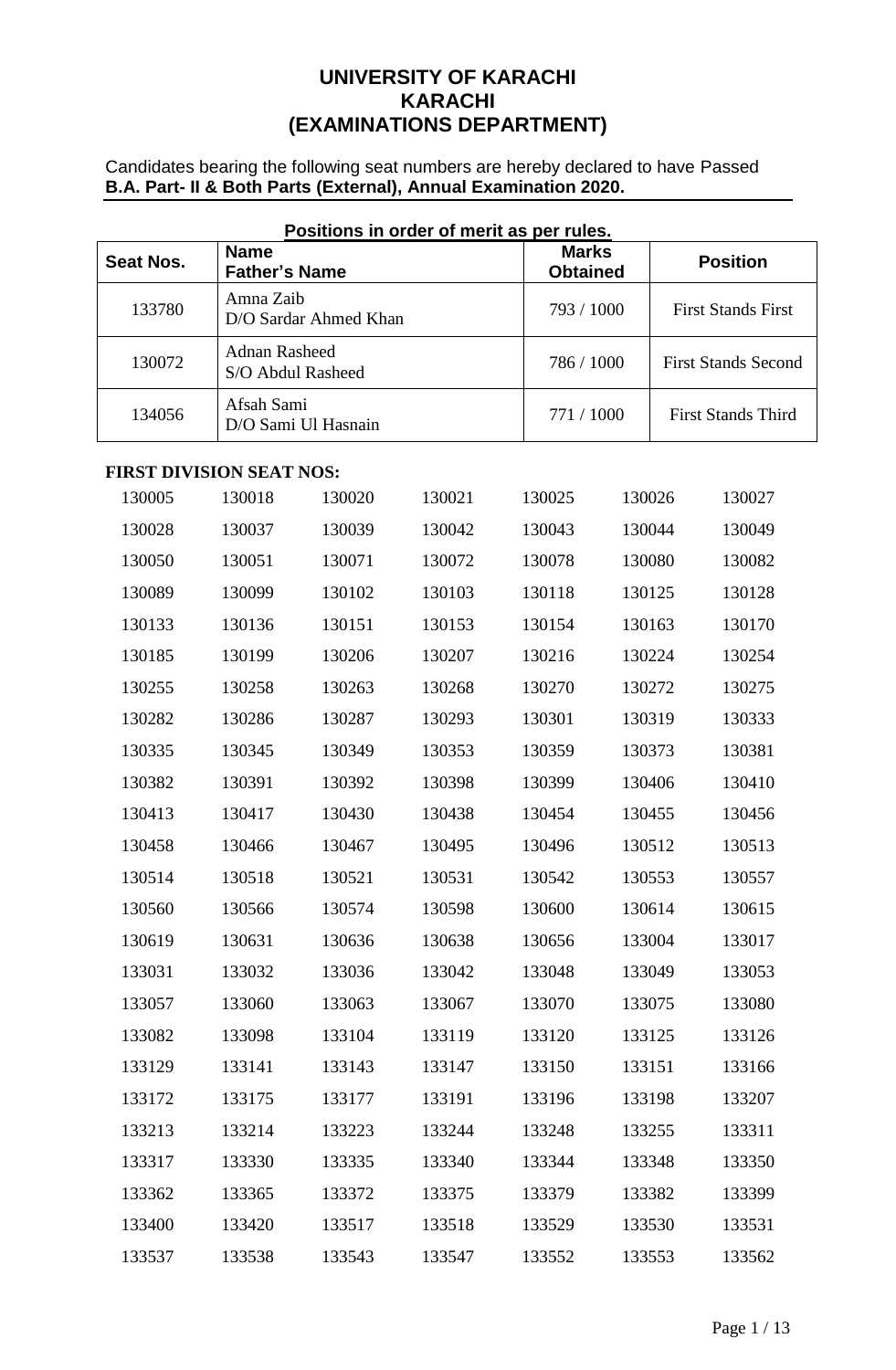| 133564 | 133567 | 133575 | 133577 | 133579 | 133580 | 133582 |
|--------|--------|--------|--------|--------|--------|--------|
| 133591 | 133600 | 133603 | 133609 | 133612 | 133614 | 133616 |
| 133618 | 133626 | 133627 | 133628 | 133629 | 133635 | 133640 |
| 133641 | 133645 | 133647 | 133649 | 133650 | 133651 | 133661 |
| 133663 | 133668 | 133670 | 133672 | 133673 | 133680 | 133681 |
| 133682 | 133683 | 133684 | 133686 | 133692 | 133702 | 133708 |
| 133713 | 133720 | 133721 | 133733 | 133737 | 133739 | 133740 |
| 133771 | 133780 | 133790 | 133792 | 133793 | 133796 | 133797 |
| 133806 | 133815 | 133820 | 133825 | 133829 | 134012 | 134020 |
| 134025 | 134027 | 134033 | 134037 | 134041 | 134047 | 134050 |
| 134051 | 134053 | 134056 | 134059 | 134061 | 134084 | 134089 |
| 134091 | 134111 | 134116 | 134118 | 134121 | 134122 | 134131 |
| 134136 | 134146 | 134148 | 134150 | 134160 | 134161 | 134162 |
| 134170 | 134176 | 134187 | 134189 | 134195 | 134197 | 134198 |
| 134202 | 134203 | 134204 | 134213 | 134218 | 134229 | 134233 |
| 134234 | 134237 | 134245 | 134248 | 134250 | 134257 | 134258 |
| 134260 | 134262 | 134263 | 134265 | 134267 | 134268 | 134271 |
| 134273 | 134275 | 134277 | 134286 | 134300 | 134304 | 134310 |
| 134318 | 134320 | 134333 | 134334 | 134336 | 134347 | 134350 |
| 134355 | 134356 | 134367 | 134369 | 134372 | 134374 | 134376 |
| 134381 | 134384 | 134390 | 134398 | 134401 | 134406 | 134410 |
| 134411 | 134412 | 134430 | 134436 | 134437 | 134457 | 134462 |
| 134466 | 134475 | 134477 | 134478 | 134481 | 134483 | 134484 |
| 134493 | 134494 | 134495 | 134505 | 134506 | 134507 | 134510 |
| 134512 | 134516 | 134517 | 134520 | 134525 | 134528 | 134529 |
| 134539 | 134540 | 134543 | 134544 | 134547 | 134548 | 134550 |
| 134553 | 134560 | 134562 | 134569 | 134571 | 134573 | 134580 |
| 134581 | 134583 | 134585 | 134586 | 134587 | 134599 | 134601 |
| 134602 | 134604 | 134606 | 134611 | 134612 | 134613 | 134615 |
| 134617 | 134618 | 134619 | 134621 | 134631 | 134635 | 134637 |
| 134641 | 134644 | 134645 | 134649 | 134652 | 134654 | 134663 |
| 134667 | 134669 | 134672 | 134673 | 134675 | 134679 | 134683 |
| 134684 | 134686 | 134690 | 134693 | 134695 | 134696 | 134713 |
| 134714 | 134716 | 134717 | 134718 | 134719 | 134721 | 134723 |
| 134726 | 134735 | 134738 | 134739 | 134741 | 134745 | 134746 |
| 134750 | 134751 | 134752 | 135006 | 135017 | 135019 | 135025 |
| 135027 | 135040 | 135041 | 135043 | 135047 | 135048 | 135050 |
| 135054 | 135057 | 135058 | 135062 | 135064 | 135066 | 135073 |
| 135085 | 135087 | 135098 | 135104 | 135106 | 135107 | 135110 |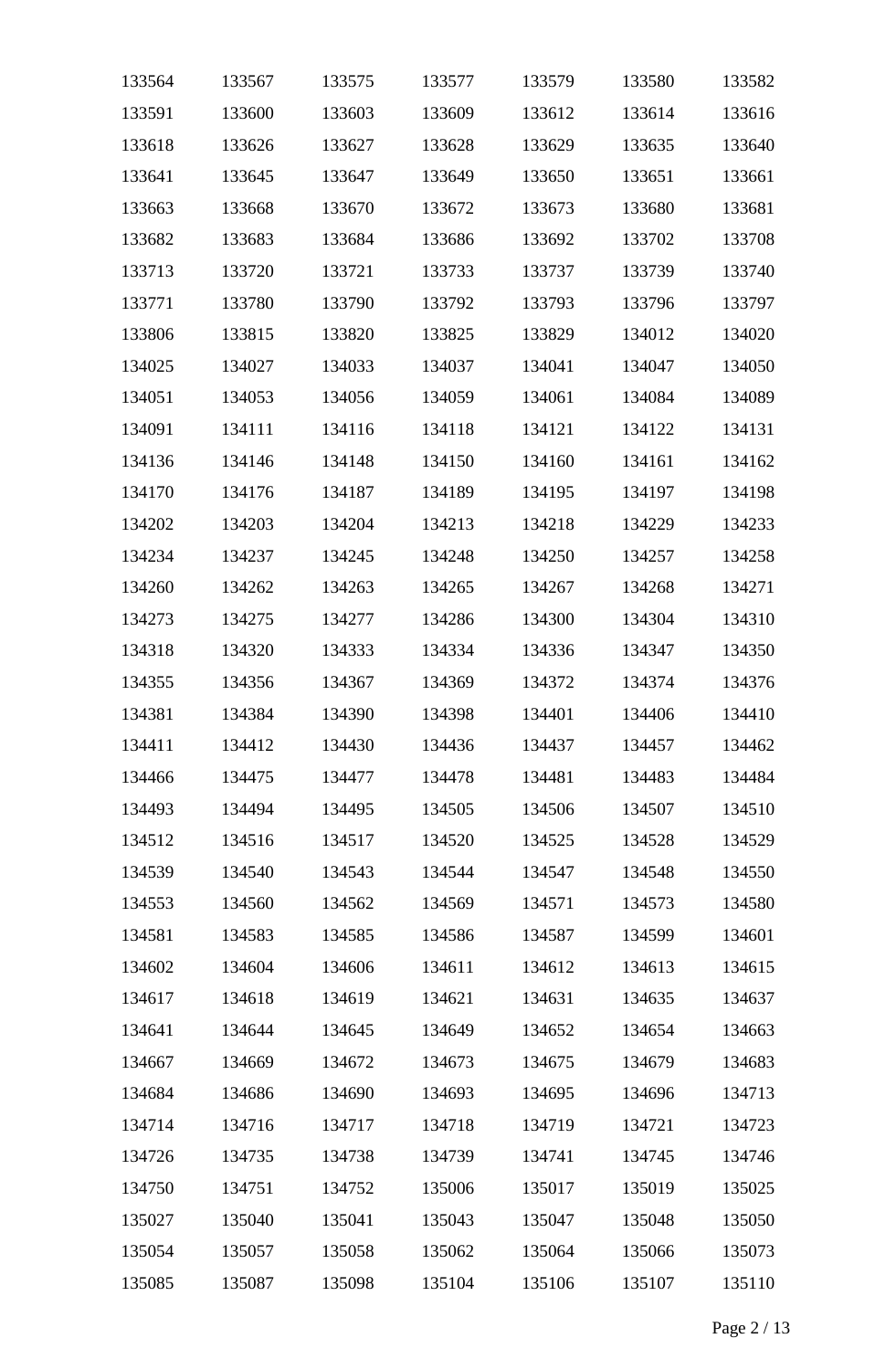| 135111 | 135118                           | 135133 | 135138 | 135142 | 135146 | 135147 |
|--------|----------------------------------|--------|--------|--------|--------|--------|
| 135148 | 135155                           | 135160 | 135162 | 135182 | 135183 | 135502 |
| 135505 | 135511                           | 135512 | 135514 | 135516 | 135517 | 135518 |
| 135519 | 135520                           | 135527 | 135529 | 135530 | 135538 | 135550 |
| 135552 | 135561                           | 135571 | 135572 | 135580 | 135581 | 135582 |
| 135583 | 135589                           | 135605 | 135609 | 135610 | 135611 | 135614 |
| 135616 | 135623                           | 135627 | 135628 | 135629 | 135636 | 135640 |
| 135643 | 135647                           | 135652 | 135665 | 135673 | 135674 | 135675 |
| 135677 | 135679                           | 135681 | 135683 | 135684 | 135685 | 135690 |
| 135693 | 135694                           | 135696 | 135698 | 135706 | 135714 | 135722 |
| 135724 | 135728                           | 135732 | 135734 | 135738 | 140041 | 140042 |
| 140079 | 140130                           | 140229 | 140533 | 140607 | 140740 | 140826 |
| 141058 | 141069                           | 141094 | 141168 | 141192 | 141230 | 141266 |
| 141271 | 141274                           | 141275 | 141315 | 141343 | 141388 | 143042 |
| 143076 | 143091                           | 143113 | 143133 | 143164 | 143183 | 143200 |
| 143208 | 143233                           | 143244 | 143262 | 143363 | 143365 | 143384 |
| 143394 | 143398                           | 143399 | 143400 | 143404 | 143713 | 143720 |
| 143736 | 143797                           | 143841 | 143866 | 143911 | 144279 | 144384 |
| 144404 | 144444                           | 144474 | 144475 | 144480 | 144482 | 144501 |
| 144773 | 144801                           | 144843 | 144855 | 144869 | 144895 | 145300 |
| 145340 | 145372                           | 145560 | 145561 | 145579 | 145590 | 145595 |
| 145608 | 145660                           | 145686 | 145703 | 145704 | 145707 | 145710 |
|        | <b>SECOND DIVISION SEAT NOS:</b> |        |        |        |        |        |
| 130002 | 130006                           | 130007 | 130009 | 130012 | 130013 | 130014 |
| 130017 | 130019                           | 130022 | 130023 | 130030 | 130038 | 130046 |
| 130047 | 130052                           | 130055 | 130057 | 130059 | 130060 | 130063 |
| 130070 | 130073                           | 130074 | 130075 | 130079 | 130081 | 130084 |
| 130086 | 130087                           | 130088 | 130092 | 130094 | 130095 | 130096 |
| 130098 | 130101                           | 130105 | 130108 | 130113 | 130114 | 130119 |
| 130120 | 130123                           | 130124 | 130126 | 130127 | 130131 | 130132 |
| 130134 | 130141                           | 130144 | 130146 | 130148 | 130149 | 130150 |
| 130152 | 130156                           | 130160 | 130161 | 130162 | 130164 | 130165 |
| 130166 | 130167                           | 130168 | 130169 | 130173 | 130174 | 130175 |
| 130176 | 130177                           | 130178 | 130179 | 130181 | 130182 | 130184 |
| 130186 | 130187                           | 130189 | 130190 | 130193 | 130194 | 130195 |
| 130197 | 130198                           | 130202 | 130203 | 130205 | 130208 | 130209 |
| 130214 | 130215                           | 130217 | 130220 | 130221 | 130222 | 130225 |
| 130226 | 130228                           | 130233 | 130234 | 130235 | 130236 | 130240 |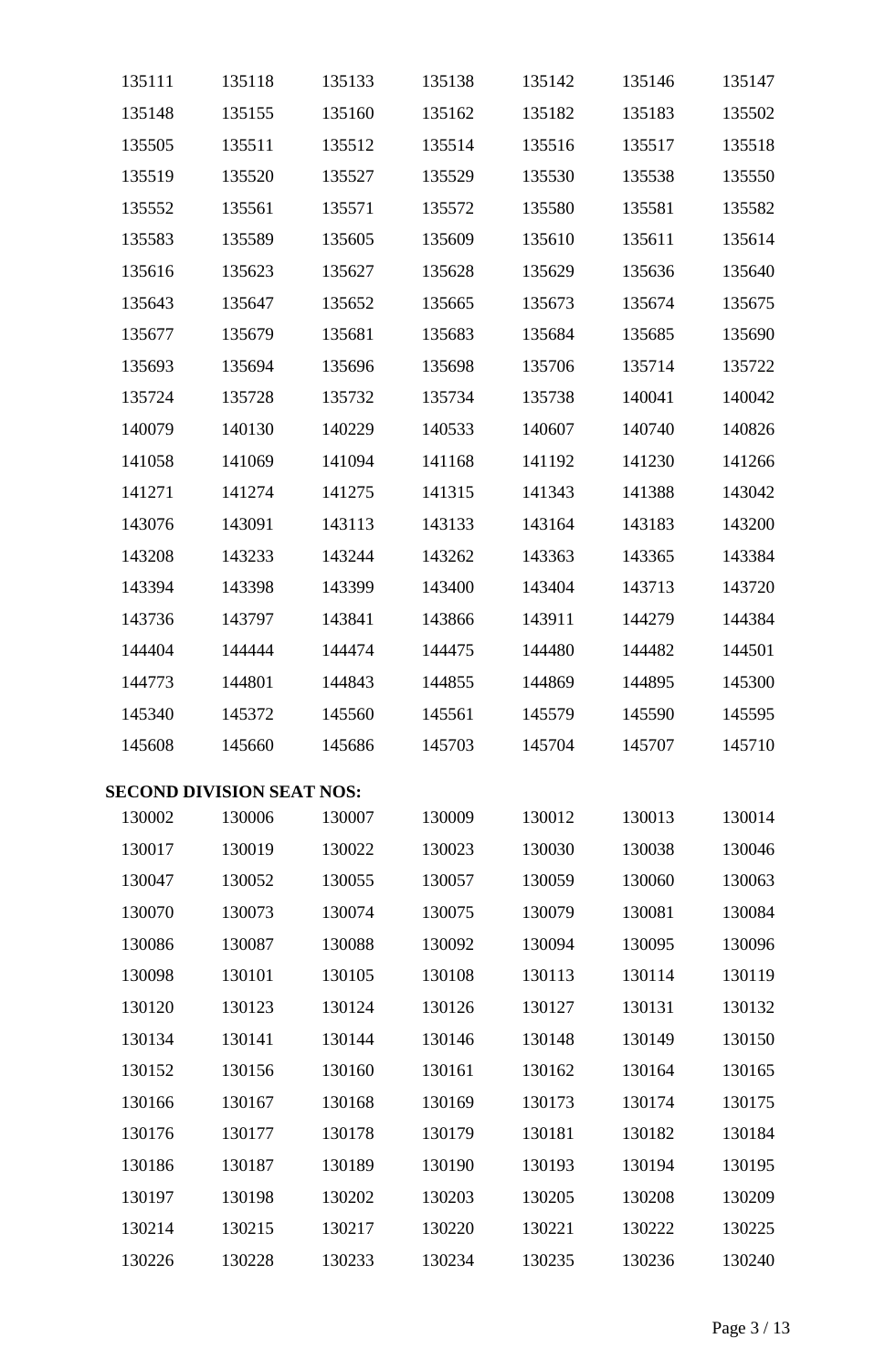| 130241 | 130245 | 130247 | 130249 | 130250 | 130251 | 130256 |
|--------|--------|--------|--------|--------|--------|--------|
| 130259 | 130260 | 130261 | 130262 | 130269 | 130271 | 130273 |
| 130277 | 130278 | 130279 | 130281 | 130283 | 130285 | 130288 |
| 130289 | 130290 | 130291 | 130292 | 130294 | 130295 | 130296 |
| 130297 | 130298 | 130302 | 130305 | 130310 | 130313 | 130314 |
| 130315 | 130317 | 130318 | 130321 | 130325 | 130326 | 130329 |
| 130331 | 130332 | 130334 | 130336 | 130337 | 130338 | 130340 |
| 130341 | 130343 | 130347 | 130348 | 130350 | 130351 | 130352 |
| 130354 | 130355 | 130356 | 130357 | 130360 | 130369 | 130375 |
| 130376 | 130377 | 130378 | 130379 | 130384 | 130385 | 130387 |
| 130389 | 130390 | 130393 | 130394 | 130396 | 130401 | 130402 |
| 130403 | 130404 | 130409 | 130411 | 130415 | 130416 | 130419 |
| 130420 | 130422 | 130423 | 130425 | 130428 | 130429 | 130431 |
| 130432 | 130433 | 130436 | 130437 | 130440 | 130442 | 130443 |
| 130445 | 130446 | 130448 | 130449 | 130450 | 130451 | 130453 |
| 130457 | 130459 | 130462 | 130463 | 130464 | 130468 | 130469 |
| 130471 | 130472 | 130474 | 130476 | 130477 | 130478 | 130480 |
| 130484 | 130486 | 130488 | 130492 | 130497 | 130498 | 130500 |
| 130501 | 130503 | 130506 | 130511 | 130516 | 130520 | 130523 |
| 130528 | 130529 | 130532 | 130533 | 130534 | 130536 | 130539 |
| 130540 | 130544 | 130546 | 130548 | 130549 | 130552 | 130554 |
| 130555 | 130556 | 130563 | 130569 | 130571 | 130573 | 130576 |
| 130577 | 130578 | 130579 | 130587 | 130588 | 130591 | 130593 |
| 130594 | 130597 | 130602 | 130603 | 130604 | 130605 | 130606 |
| 130607 | 130609 | 130611 | 130620 | 130622 | 130624 | 130626 |
| 130630 | 130635 | 130640 | 130643 | 130644 | 130646 | 130650 |
| 130651 | 130652 | 130653 | 130655 | 130661 | 130662 | 133002 |
| 133007 | 133008 | 133009 | 133010 | 133011 | 133015 | 133018 |
| 133019 | 133021 | 133022 | 133024 | 133025 | 133027 | 133028 |
| 133029 | 133030 | 133033 | 133034 | 133035 | 133037 | 133046 |
| 133047 | 133050 | 133052 | 133054 | 133055 | 133059 | 133061 |
| 133062 | 133064 | 133066 | 133068 | 133069 | 133071 | 133072 |
| 133073 | 133074 | 133077 | 133081 | 133084 | 133088 | 133092 |
| 133094 | 133095 | 133096 | 133105 | 133106 | 133108 | 133109 |
| 133113 | 133114 | 133115 | 133116 | 133117 | 133118 | 133124 |
| 133127 | 133128 | 133131 | 133133 | 133134 | 133139 | 133144 |
| 133153 | 133155 | 133156 | 133161 | 133165 | 133173 | 133176 |
| 133179 | 133180 | 133182 | 133183 | 133188 | 133190 | 133194 |
| 133195 | 133201 | 133205 | 133217 | 133220 | 133225 | 133227 |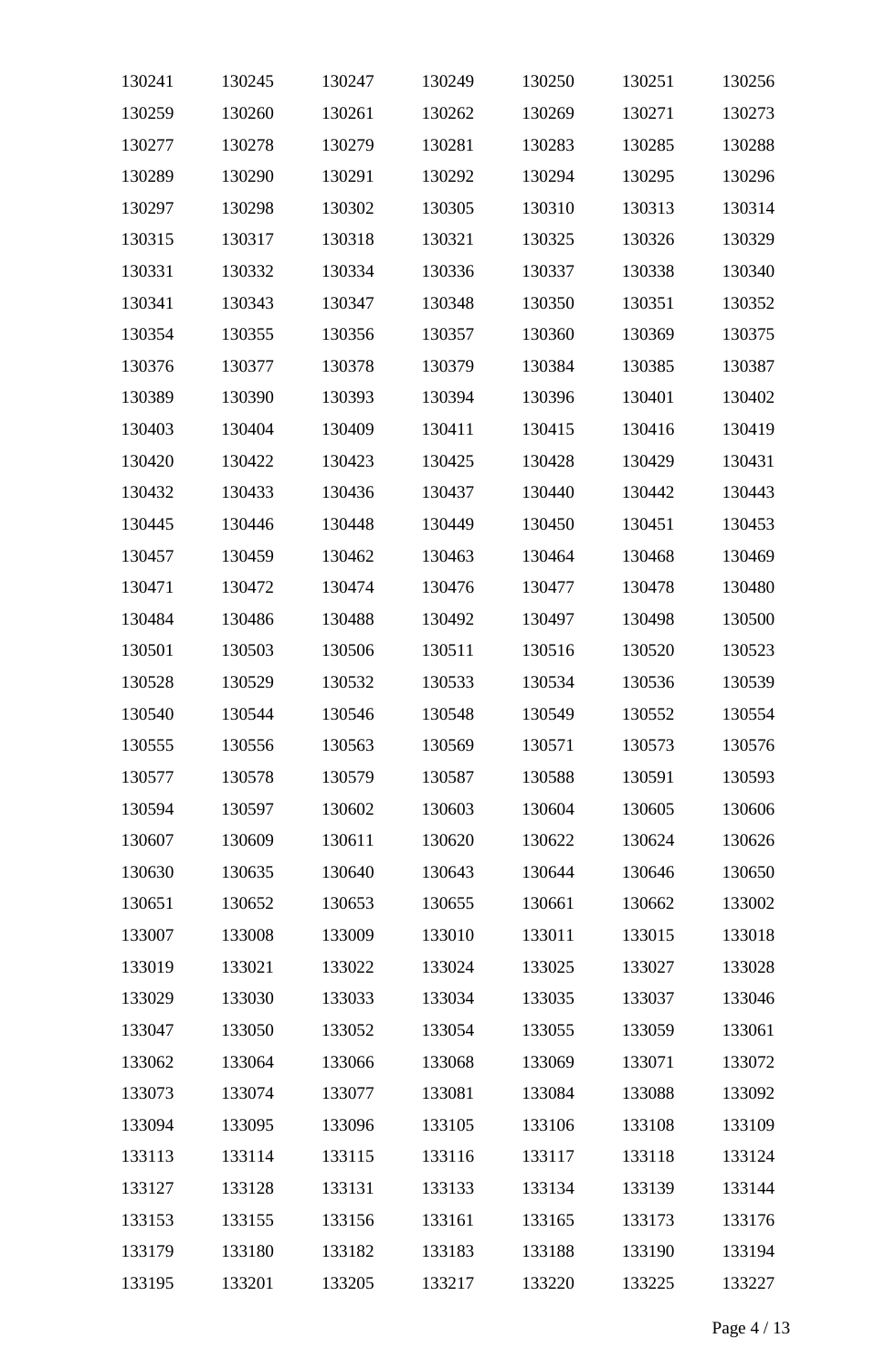| 133231 | 133233 | 133234 | 133236 | 133237 | 133238 | 133241 |
|--------|--------|--------|--------|--------|--------|--------|
| 133242 | 133246 | 133247 | 133249 | 133252 | 133253 | 133258 |
| 133259 | 133260 | 133262 | 133266 | 133271 | 133274 | 133275 |
| 133278 | 133281 | 133284 | 133288 | 133290 | 133292 | 133297 |
| 133299 | 133300 | 133301 | 133304 | 133305 | 133306 | 133309 |
| 133312 | 133318 | 133319 | 133320 | 133321 | 133322 | 133323 |
| 133325 | 133328 | 133337 | 133341 | 133342 | 133345 | 133347 |
| 133353 | 133358 | 133359 | 133367 | 133368 | 133369 | 133371 |
| 133373 | 133376 | 133378 | 133383 | 133385 | 133386 | 133387 |
| 133392 | 133395 | 133396 | 133397 | 133401 | 133404 | 133405 |
| 133406 | 133413 | 133414 | 133423 | 133426 | 133501 | 133505 |
| 133506 | 133507 | 133509 | 133510 | 133513 | 133514 | 133515 |
| 133519 | 133520 | 133522 | 133524 | 133527 | 133534 | 133540 |
| 133541 | 133542 | 133545 | 133546 | 133549 | 133550 | 133551 |
| 133554 | 133556 | 133557 | 133561 | 133565 | 133566 | 133569 |
| 133578 | 133581 | 133583 | 133584 | 133585 | 133587 | 133588 |
| 133589 | 133590 | 133592 | 133594 | 133596 | 133597 | 133598 |
| 133601 | 133607 | 133608 | 133611 | 133619 | 133623 | 133625 |
| 133630 | 133631 | 133633 | 133634 | 133637 | 133638 | 133642 |
| 133643 | 133646 | 133652 | 133654 | 133656 | 133665 | 133667 |
| 133669 | 133671 | 133674 | 133685 | 133687 | 133688 | 133689 |
| 133690 | 133691 | 133693 | 133695 | 133696 | 133697 | 133698 |
| 133699 | 133700 | 133703 | 133704 | 133705 | 133706 | 133710 |
| 133715 | 133716 | 133717 | 133718 | 133723 | 133724 | 133727 |
| 133729 | 133730 | 133732 | 133734 | 133742 | 133743 | 133745 |
| 133746 | 133747 | 133750 | 133751 | 133754 | 133755 | 133756 |
| 133758 | 133759 | 133760 | 133761 | 133762 | 133765 | 133766 |
| 133767 | 133774 | 133779 | 133782 | 133785 | 133788 | 133794 |
| 133800 | 133801 | 133802 | 133803 | 133804 | 133805 | 133808 |
| 133811 | 133813 | 133814 | 133818 | 133821 | 133822 | 133824 |
| 133827 | 133828 | 133830 | 133831 | 133833 | 133837 | 133840 |
| 134002 | 134004 | 134006 | 134011 | 134013 | 134014 | 134015 |
| 134017 | 134019 | 134021 | 134022 | 134023 | 134024 | 134026 |
| 134028 | 134029 | 134030 | 134032 | 134034 | 134036 | 134038 |
| 134039 | 134040 | 134042 | 134043 | 134044 | 134045 | 134052 |
| 134054 | 134055 | 134057 | 134058 | 134062 | 134063 | 134066 |
| 134067 | 134068 | 134070 | 134073 | 134074 | 134075 | 134076 |
| 134080 | 134087 | 134088 | 134092 | 134093 | 134094 | 134095 |
| 134097 | 134101 | 134104 | 134105 | 134107 | 134108 | 134109 |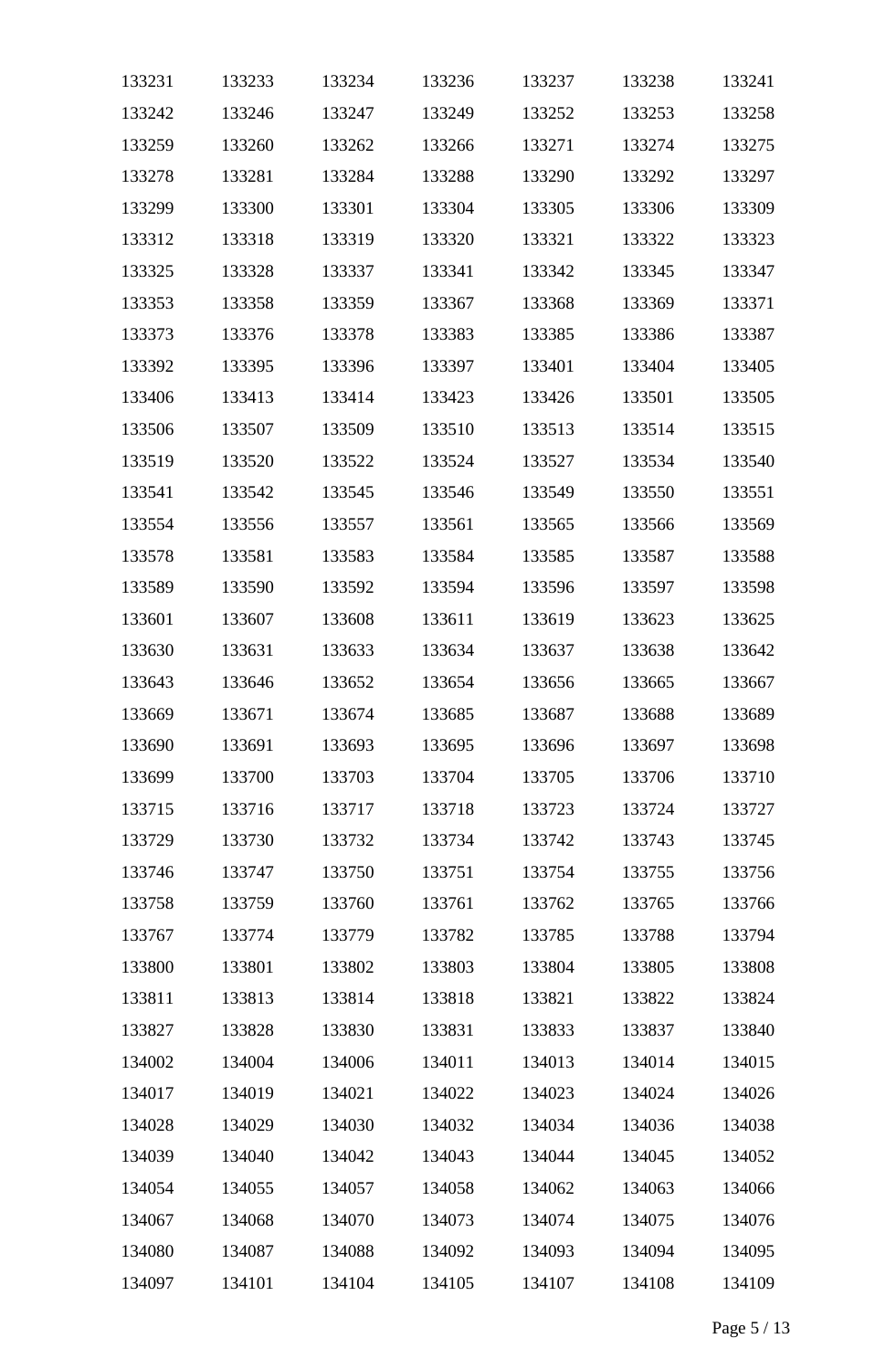| 134110 | 134112 | 134113 | 134114 | 134120 | 134123 | 134124 |
|--------|--------|--------|--------|--------|--------|--------|
| 134125 | 134129 | 134133 | 134137 | 134138 | 134139 | 134141 |
| 134143 | 134145 | 134147 | 134149 | 134151 | 134152 | 134157 |
| 134159 | 134165 | 134167 | 134168 | 134169 | 134171 | 134172 |
| 134173 | 134175 | 134177 | 134178 | 134180 | 134181 | 134182 |
| 134184 | 134185 | 134188 | 134191 | 134192 | 134194 | 134196 |
| 134199 | 134201 | 134205 | 134207 | 134208 | 134209 | 134214 |
| 134216 | 134221 | 134222 | 134228 | 134230 | 134231 | 134232 |
| 134235 | 134236 | 134238 | 134240 | 134241 | 134243 | 134244 |
| 134247 | 134251 | 134252 | 134253 | 134254 | 134255 | 134256 |
| 134259 | 134261 | 134264 | 134266 | 134269 | 134270 | 134274 |
| 134276 | 134278 | 134279 | 134280 | 134281 | 134282 | 134283 |
| 134285 | 134287 | 134288 | 134289 | 134290 | 134291 | 134292 |
| 134293 | 134295 | 134296 | 134297 | 134299 | 134301 | 134302 |
| 134306 | 134308 | 134309 | 134311 | 134312 | 134313 | 134316 |
| 134319 | 134321 | 134322 | 134324 | 134326 | 134327 | 134329 |
| 134330 | 134331 | 134335 | 134337 | 134338 | 134339 | 134340 |
| 134341 | 134345 | 134346 | 134349 | 134351 | 134353 | 134354 |
| 134357 | 134358 | 134359 | 134360 | 134361 | 134362 | 134363 |
| 134365 | 134366 | 134368 | 134370 | 134371 | 134373 | 134377 |
| 134379 | 134383 | 134385 | 134386 | 134387 | 134388 | 134391 |
| 134392 | 134394 | 134395 | 134396 | 134397 | 134399 | 134400 |
| 134404 | 134408 | 134409 | 134413 | 134414 | 134417 | 134419 |
| 134421 | 134423 | 134424 | 134425 | 134428 | 134429 | 134431 |
| 134432 | 134433 | 134434 | 134438 | 134439 | 134440 | 134441 |
| 134442 | 134443 | 134444 | 134445 | 134446 | 134447 | 134448 |
| 134450 | 134451 | 134452 | 134454 | 134456 | 134458 | 134460 |
| 134461 | 134463 | 134465 | 134467 | 134469 | 134471 | 134472 |
| 134473 | 134474 | 134479 | 134480 | 134482 | 134485 | 134486 |
| 134487 | 134491 | 134492 | 134496 | 134498 | 134500 | 134501 |
| 134502 | 134503 | 134504 | 134508 | 134509 | 134513 | 134514 |
| 134515 | 134518 | 134519 | 134522 | 134523 | 134526 | 134527 |
| 134530 | 134531 | 134533 | 134534 | 134535 | 134536 | 134537 |
| 134545 | 134546 | 134549 | 134551 | 134552 | 134555 | 134556 |
| 134557 | 134558 | 134559 | 134561 | 134563 | 134564 | 134565 |
| 134566 | 134567 | 134568 | 134570 | 134572 | 134575 | 134577 |
| 134578 | 134582 | 134584 | 134588 | 134589 | 134590 | 134591 |
| 134592 | 134594 | 134595 | 134596 | 134597 | 134598 | 134603 |
| 134605 | 134607 | 134608 | 134609 | 134610 | 134616 | 134620 |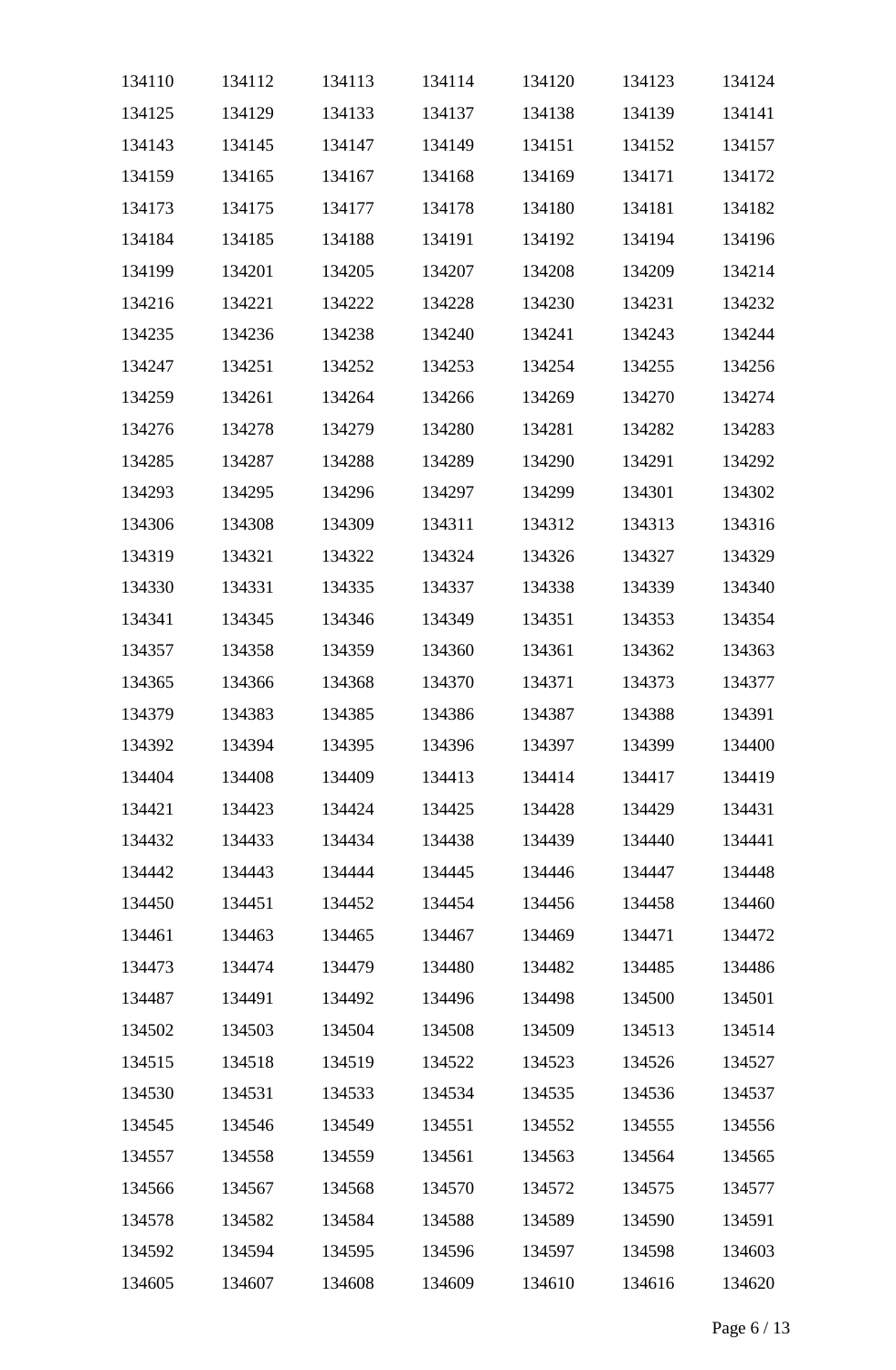| 134622 | 134623 | 134624 | 134625 | 134626 | 134627 | 134628 |
|--------|--------|--------|--------|--------|--------|--------|
| 134630 | 134632 | 134634 | 134636 | 134639 | 134640 | 134642 |
| 134643 | 134646 | 134647 | 134648 | 134650 | 134651 | 134653 |
| 134656 | 134657 | 134658 | 134659 | 134660 | 134661 | 134662 |
| 134664 | 134665 | 134666 | 134670 | 134671 | 134674 | 134676 |
| 134678 | 134680 | 134682 | 134685 | 134687 | 134688 | 134691 |
| 134692 | 134694 | 134699 | 134700 | 134702 | 134703 | 134704 |
| 134706 | 134707 | 134708 | 134710 | 134711 | 134712 | 134720 |
| 134722 | 134725 | 134728 | 134729 | 134730 | 134731 | 134732 |
| 134733 | 134736 | 134737 | 134740 | 134742 | 135001 | 135003 |
| 135004 | 135005 | 135007 | 135008 | 135009 | 135010 | 135013 |
| 135014 | 135016 | 135020 | 135021 | 135022 | 135028 | 135029 |
| 135030 | 135031 | 135032 | 135034 | 135035 | 135037 | 135042 |
| 135044 | 135049 | 135051 | 135052 | 135053 | 135059 | 135060 |
| 135061 | 135063 | 135067 | 135068 | 135070 | 135072 | 135074 |
| 135075 | 135076 | 135077 | 135078 | 135079 | 135080 | 135081 |
| 135084 | 135088 | 135089 | 135093 | 135094 | 135096 | 135097 |
| 135099 | 135101 | 135102 | 135103 | 135105 | 135108 | 135109 |
| 135114 | 135116 | 135119 | 135120 | 135121 | 135122 | 135123 |
| 135124 | 135125 | 135126 | 135127 | 135128 | 135129 | 135130 |
| 135131 | 135132 | 135134 | 135136 | 135137 | 135139 | 135140 |
| 135141 | 135143 | 135145 | 135150 | 135151 | 135152 | 135153 |
| 135154 | 135156 | 135157 | 135158 | 135161 | 135163 | 135164 |
| 135167 | 135174 | 135175 | 135176 | 135177 | 135178 | 135179 |
| 135180 | 135181 | 135185 | 135186 | 135187 | 135189 | 135501 |
| 135504 | 135506 | 135510 | 135515 | 135523 | 135524 | 135525 |
| 135526 | 135528 | 135531 | 135532 | 135533 | 135534 | 135535 |
| 135537 | 135539 | 135540 | 135541 | 135542 | 135543 | 135544 |
| 135547 | 135549 | 135551 | 135553 | 135554 | 135555 | 135556 |
| 135557 | 135558 | 135560 | 135563 | 135565 | 135566 | 135569 |
| 135570 | 135573 | 135578 | 135579 | 135584 | 135586 | 135587 |
| 135588 | 135590 | 135591 | 135592 | 135593 | 135594 | 135595 |
| 135596 | 135597 | 135599 | 135600 | 135601 | 135602 | 135603 |
| 135606 | 135612 | 135613 | 135615 | 135617 | 135619 | 135620 |
| 135622 | 135624 | 135625 | 135626 | 135630 | 135631 | 135632 |
| 135633 | 135634 | 135637 | 135638 | 135639 | 135641 | 135642 |
| 135644 | 135645 | 135649 | 135653 | 135654 | 135656 | 135657 |
| 135658 | 135659 | 135661 | 135662 | 135663 | 135664 | 135666 |
| 135667 | 135668 | 135670 | 135671 | 135676 | 135678 | 135680 |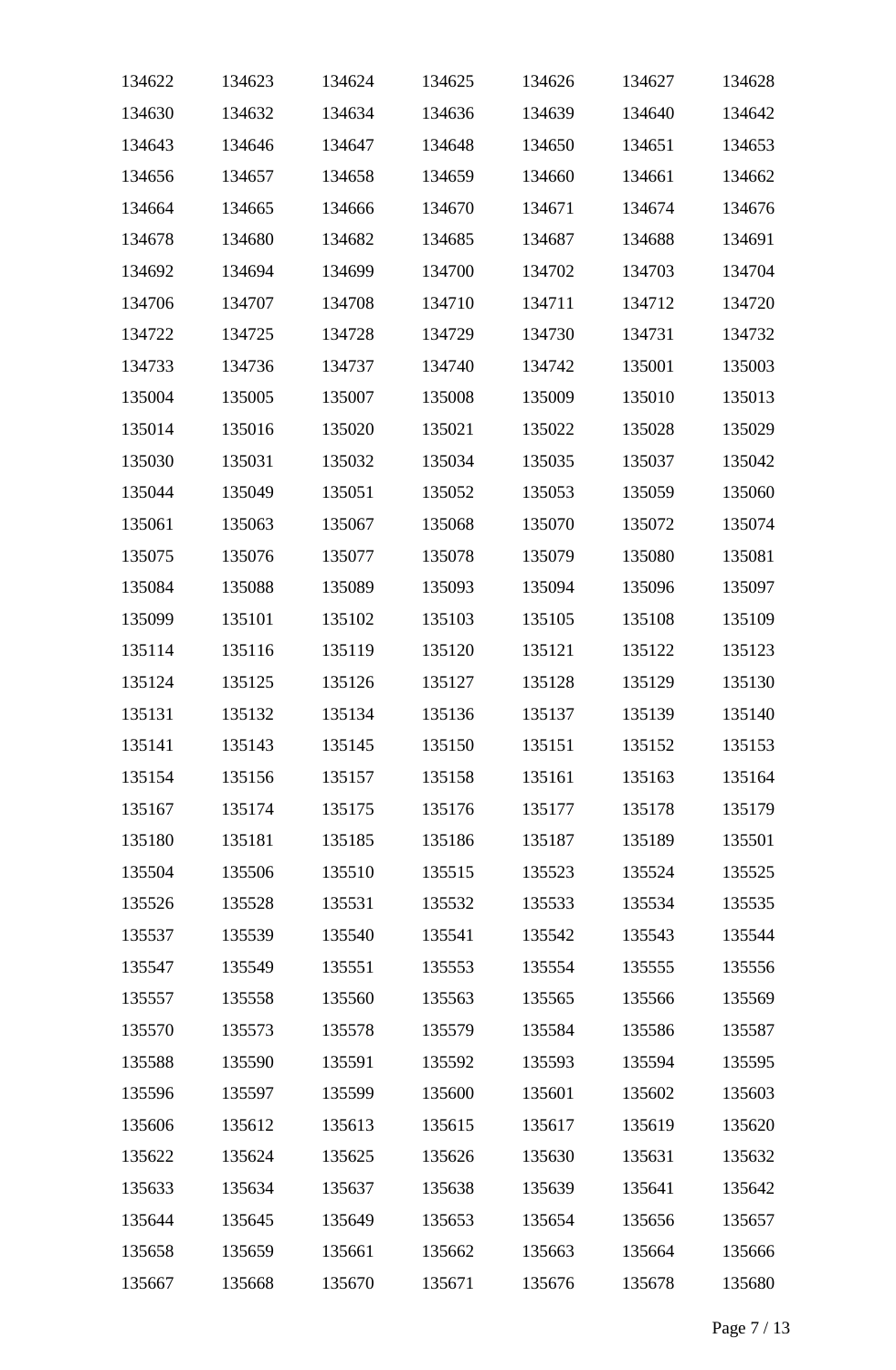| 135682 | 135686 | 135687 | 135688 | 135689 | 135691 | 135692 |
|--------|--------|--------|--------|--------|--------|--------|
| 135695 | 135697 | 135699 | 135700 | 135701 | 135704 | 135708 |
| 135709 | 135710 | 135711 | 135715 | 135716 | 135717 | 135718 |
| 135719 | 135720 | 135723 | 135725 | 135726 | 135727 | 135729 |
| 135730 | 135731 | 135733 | 135735 | 135737 | 135740 | 140008 |
| 140011 | 140016 | 140033 | 140037 | 140043 | 140045 | 140048 |
| 140055 | 140056 | 140068 | 140074 | 140075 | 140092 | 140102 |
| 140113 | 140116 | 140120 | 140126 | 140144 | 140145 | 140166 |
| 140176 | 140179 | 140187 | 140191 | 140195 | 140203 | 140221 |
| 140231 | 140241 | 140254 | 140266 | 140269 | 140275 | 140285 |
| 140298 | 140300 | 140324 | 140330 | 140347 | 140349 | 140350 |
| 140377 | 140397 | 140401 | 140420 | 140421 | 140423 | 140432 |
| 140441 | 140457 | 140462 | 140464 | 140479 | 140482 | 140486 |
| 140513 | 140523 | 140532 | 140596 | 140622 | 140629 | 140636 |
| 140652 | 140687 | 140696 | 140720 | 140731 | 140746 | 140759 |
| 140763 | 140764 | 140770 | 140779 | 140787 | 140802 | 140818 |
| 140819 | 140842 | 140846 | 140850 | 140888 | 140894 | 140902 |
| 140906 | 140913 | 140920 | 140922 | 140931 | 140948 | 140949 |
| 140956 | 140961 | 140967 | 140968 | 141001 | 141014 | 141018 |
| 141025 | 141034 | 141040 | 141045 | 141047 | 141060 | 141062 |
| 141064 | 141073 | 141086 | 141089 | 141096 | 141100 | 141106 |
| 141112 | 141116 | 141123 | 141127 | 141132 | 141141 | 141143 |
| 141146 | 141159 | 141163 | 141167 | 141175 | 141177 | 141178 |
| 141184 | 141186 | 141204 | 141207 | 141238 | 141248 | 141249 |
| 141256 | 141262 | 141268 | 141283 | 141298 | 141299 | 141300 |
| 141305 | 141309 | 141320 | 141325 | 141338 | 141355 | 141369 |
| 141378 | 141381 | 141385 | 143003 | 143013 | 143024 | 143029 |
| 143033 | 143035 | 143037 | 143044 | 143047 | 143066 | 143069 |
| 143073 | 143077 | 143086 | 143095 | 143097 | 143106 | 143110 |
| 143114 | 143117 | 143118 | 143120 | 143121 | 143128 | 143134 |
| 143145 | 143148 | 143154 | 143156 | 143159 | 143161 | 143166 |
| 143168 | 143181 | 143184 | 143189 | 143192 | 143216 | 143219 |
| 143221 | 143237 | 143241 | 143249 | 143255 | 143257 | 143260 |
| 143264 | 143265 | 143266 | 143268 | 143272 | 143274 | 143275 |
| 143276 | 143278 | 143287 | 143288 | 143290 | 143303 | 143307 |
| 143332 | 143333 | 143341 | 143345 | 143351 | 143353 | 143368 |
| 143402 | 143403 | 143414 | 143416 | 143423 | 143435 | 143436 |
| 143711 | 143717 | 143718 | 143723 | 143743 | 143747 | 143756 |
| 143759 | 143770 | 143772 | 143776 | 143781 | 143791 | 143801 |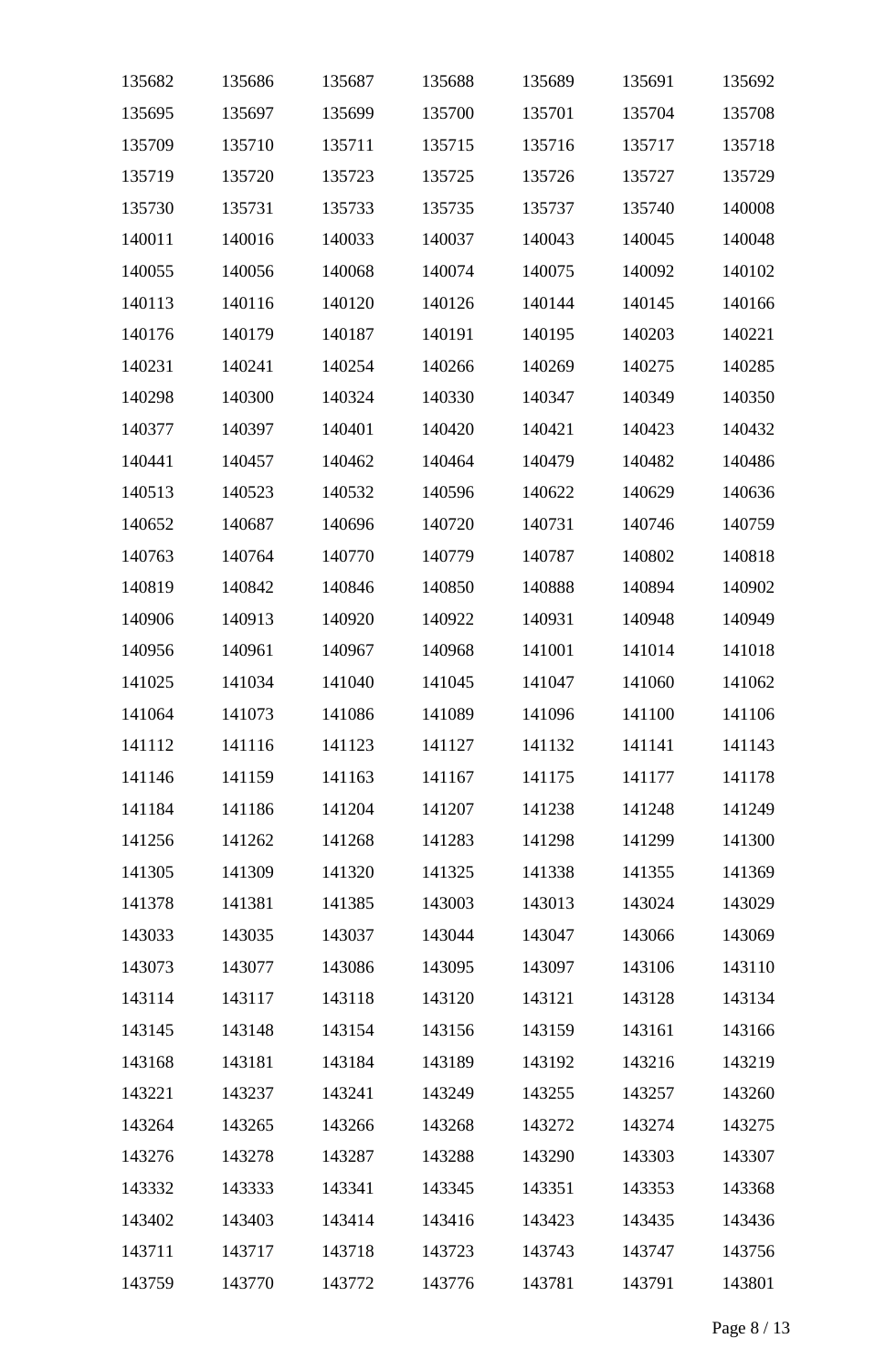| 143809 | 143815 | 143818 | 143820 | 143821 | 143839 | 143861 |
|--------|--------|--------|--------|--------|--------|--------|
| 143872 | 143880 | 143883 | 143905 | 143913 | 143916 | 144203 |
| 144209 | 144226 | 144253 | 144258 | 144265 | 144272 | 144282 |
| 144284 | 144297 | 144309 | 144320 | 144323 | 144331 | 144332 |
| 144334 | 144340 | 144343 | 144348 | 144359 | 144366 | 144372 |
| 144383 | 144388 | 144393 | 144401 | 144415 | 144429 | 144434 |
| 144439 | 144449 | 144461 | 144462 | 144463 | 144469 | 144470 |
| 144472 | 144485 | 144487 | 144490 | 144493 | 144510 | 144533 |
| 144536 | 144540 | 144545 | 144565 | 144566 | 144754 | 144755 |
| 144757 | 144759 | 144761 | 144786 | 144788 | 144792 | 144794 |
| 144795 | 144797 | 144798 | 144803 | 144805 | 144807 | 144812 |
| 144816 | 144818 | 144819 | 144827 | 144829 | 144830 | 144835 |
| 144838 | 144840 | 144845 | 144853 | 144858 | 144861 | 144862 |
| 144864 | 144868 | 144872 | 144874 | 144880 | 144883 | 144886 |
| 144887 | 144888 | 144889 | 144890 | 144892 | 144896 | 145253 |
| 145255 | 145261 | 145268 | 145275 | 145285 | 145301 | 145304 |
| 145306 | 145307 | 145313 | 145314 | 145317 | 145320 | 145328 |
| 145330 | 145336 | 145339 | 145343 | 145344 | 145345 | 145346 |
| 145347 | 145350 | 145355 | 145356 | 145357 | 145359 | 145363 |
| 145370 | 145380 | 145382 | 145384 | 145391 | 145392 | 145406 |
| 145409 | 145552 | 145554 | 145555 | 145557 | 145559 | 145564 |
| 145568 | 145576 | 145578 | 145581 | 145582 | 145589 | 145594 |
| 145597 | 145599 | 145605 | 145606 | 145609 | 145611 | 145616 |
| 145618 | 145623 | 145627 | 145629 | 145631 | 145634 | 145636 |
| 145641 | 145642 | 145645 | 145657 | 145661 | 145664 | 145669 |
| 145671 | 145673 | 145678 | 145692 | 145702 |        |        |

# **THIRD DIVISION SEAT NOS:**

134211 ----

# **STATISTICS OF THE RESULT**

| <b>REGISTERED</b>         | <b>APPEARED</b> | $1^{ST}$ | <b>PASSES</b><br>$2^{ND}$<br>3 <sup>RD</sup> | <b>FAILS</b> | <b>PASS PERCENTAGE</b> |        |
|---------------------------|-----------------|----------|----------------------------------------------|--------------|------------------------|--------|
| 5525                      | 5013            | 604      | 02<br>1657                                   | 2749         | 45.16 %                |        |
| <b>CLEAR PART-I ONLY:</b> |                 |          |                                              |              |                        |        |
| 140002                    | 140049          | 140059   | 140060                                       | 140070       | 140081                 | 140082 |
| 140084                    | 140089          | 140093   | 140114                                       | 140117       | 140125                 | 140129 |
| 140132                    | 140141          | 140146   | 140147                                       | 140149       | 140170                 | 140189 |
| 140193                    | 140198          | 140215   | 140235                                       | 140240       | 140246                 | 140255 |
| 140276                    | 140284          | 140313   | 140322                                       | 140331       | 140332                 | 140339 |
| 140342                    | 140360          | 140361   | 140363                                       | 140371       | 140372                 | 140381 |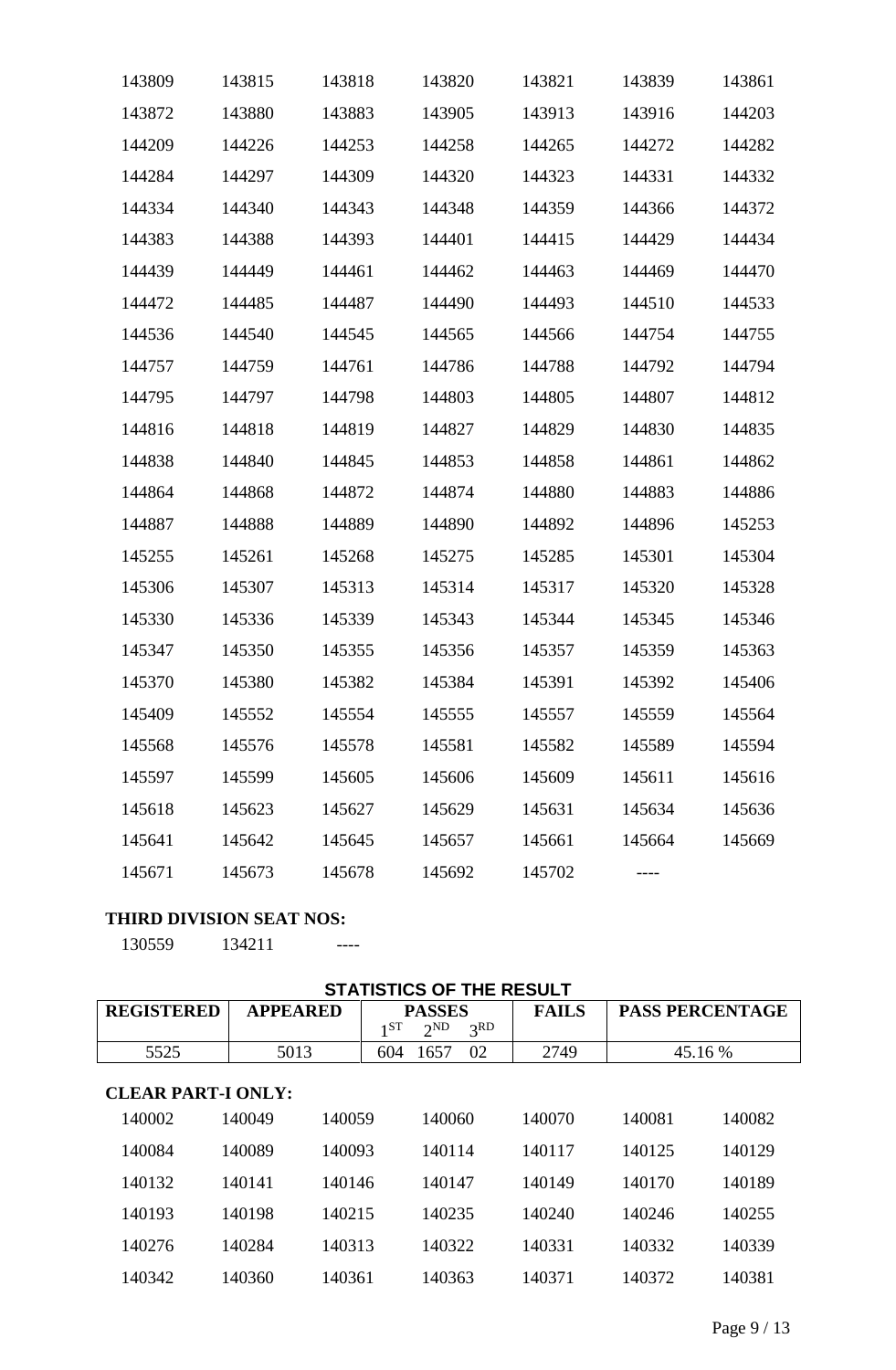| 140384 | 140415 | 140417 | 140426 | 140439 | 140452 | 140453 |
|--------|--------|--------|--------|--------|--------|--------|
| 140456 | 140465 | 140476 | 140497 | 140507 | 140515 | 140518 |
| 140542 | 140545 | 140556 | 140560 | 140563 | 140564 | 140581 |
| 140582 | 140600 | 140602 | 140603 | 140604 | 140608 | 140612 |
| 140615 | 140617 | 140623 | 140627 | 140642 | 140647 | 140649 |
| 140657 | 140662 | 140672 | 140688 | 140690 | 140694 | 140701 |
| 140721 | 140722 | 140723 | 140726 | 140737 | 140741 | 140743 |
| 140762 | 140769 | 140772 | 140773 | 140778 | 140788 | 140796 |
| 140800 | 140811 | 140817 | 140820 | 140823 | 140828 | 140830 |
| 140832 | 140833 | 140834 | 140837 | 140838 | 140841 | 140844 |
| 140861 | 140875 | 140879 | 140882 | 140886 | 140897 | 140914 |
| 140928 | 140954 | 140970 | 140971 | 141003 | 141012 | 141013 |
| 141017 | 141037 | 141051 | 141070 | 141087 | 141090 | 141107 |
| 141109 | 141113 | 141119 | 141128 | 141130 | 141151 | 141156 |
| 141160 | 141161 | 141170 | 141182 | 141188 | 141191 | 141193 |
| 141213 | 141215 | 141221 | 141228 | 141229 | 141234 | 141239 |
| 141243 | 141250 | 141251 | 141254 | 141263 | 141267 | 141279 |
| 141284 | 141286 | 141289 | 141291 | 141294 | 141310 | 141313 |
| 141316 | 141317 | 141321 | 141329 | 141342 | 141345 | 141346 |
| 141347 | 141349 | 141351 | 141359 | 141367 | 143008 | 143010 |
| 143012 | 143019 | 143022 | 143025 | 143036 | 143040 | 143056 |
| 143068 | 143083 | 143084 | 143088 | 143098 | 143122 | 143132 |
| 143135 | 143136 | 143151 | 143157 | 143162 | 143178 | 143194 |
| 143203 | 143212 | 143213 | 143215 | 143223 | 143224 | 143238 |
| 143240 | 143245 | 143247 | 143250 | 143261 | 143267 | 143269 |
| 143270 | 143271 | 143281 | 143292 | 143315 | 143318 | 143324 |
| 143338 | 143358 | 143359 | 143371 | 143375 | 143378 | 143380 |
| 143381 | 143385 | 143390 | 143397 | 143401 | 143405 | 143411 |
| 143420 | 143429 | 143446 | 143701 | 143706 | 143719 | 143724 |
| 143727 | 143730 | 143732 | 143739 | 143741 | 143745 | 143754 |
| 143760 | 143762 | 143767 | 143784 | 143786 | 143790 | 143793 |
| 143795 | 143799 | 143804 | 143805 | 143807 | 143823 | 143828 |
| 143829 | 143833 | 143842 | 143843 | 143844 | 143845 | 143846 |
| 143847 | 143849 | 143852 | 143853 | 143854 | 143855 | 143858 |
| 143864 | 143865 | 143873 | 143875 | 143884 | 143885 | 143894 |
| 143895 | 143899 | 143908 | 143909 | 144202 | 144206 | 144208 |
| 144211 | 144216 | 144218 | 144219 | 144220 | 144222 | 144224 |
| 144231 | 144232 | 144233 | 144234 | 144236 | 144242 | 144247 |
| 144248 | 144257 | 144259 | 144262 | 144263 | 144264 | 144268 |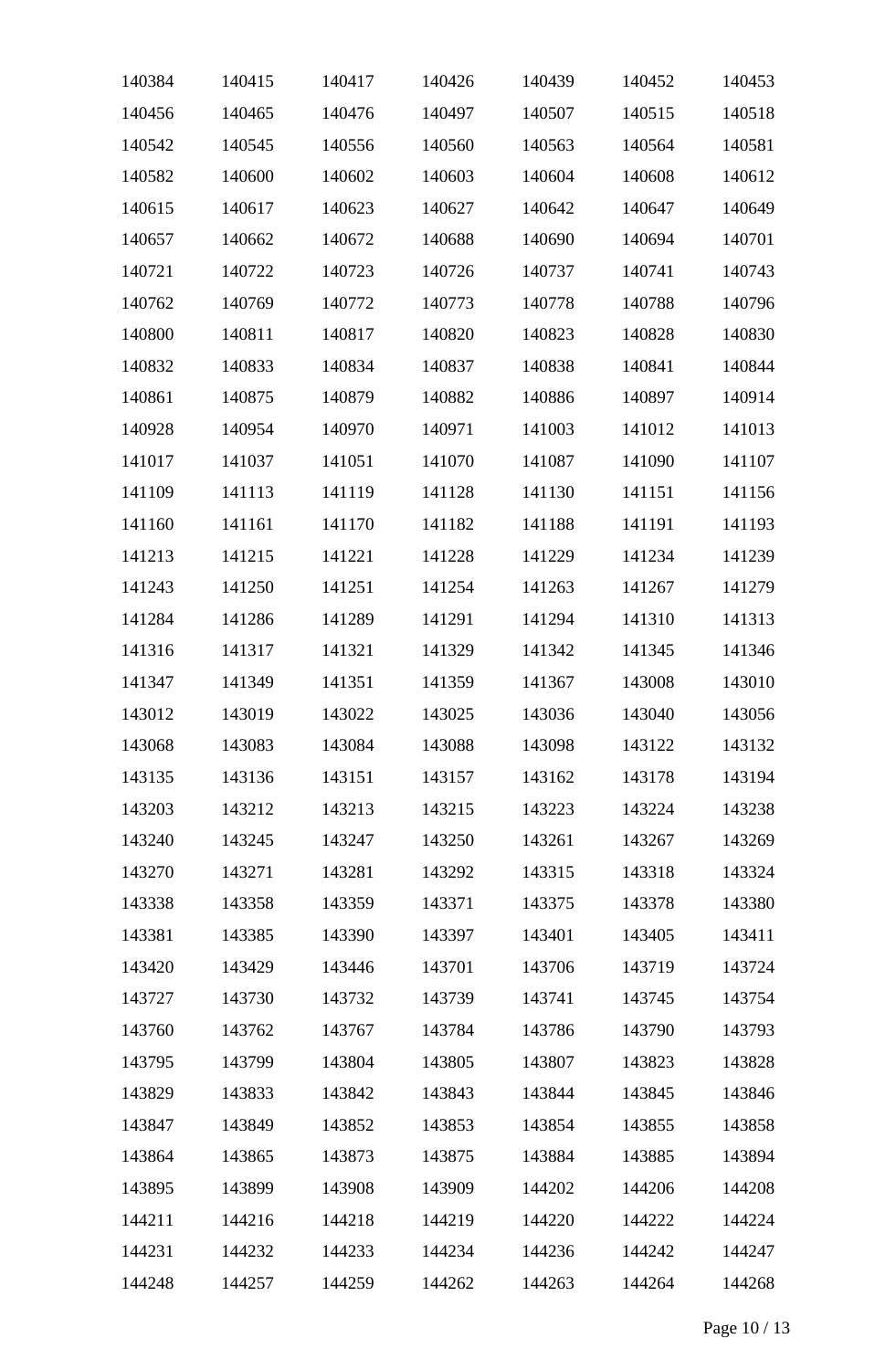| 144269 | 144274                     | 144276 | 144285 | 144286 | 144290 | 144292 |
|--------|----------------------------|--------|--------|--------|--------|--------|
| 144294 | 144307                     | 144314 | 144328 | 144342 | 144356 | 144361 |
| 144363 | 144365                     | 144371 | 144375 | 144376 | 144385 | 144389 |
| 144395 | 144407                     | 144410 | 144419 | 144438 | 144460 | 144467 |
| 144481 | 144489                     | 144497 | 144499 | 144511 | 144516 | 144518 |
| 144523 | 144530                     | 144531 | 144547 | 144550 | 144555 | 144564 |
| 144571 | 144751                     | 144752 | 144760 | 144762 | 144765 | 144768 |
| 144772 | 144775                     | 144777 | 144782 | 144785 | 144787 | 144790 |
| 144799 | 144814                     | 144833 | 144842 | 144849 | 144851 | 144867 |
| 144879 | 144882                     | 144894 | 145259 | 145265 | 145267 | 145273 |
| 145279 | 145283                     | 145284 | 145289 | 145292 | 145296 | 145311 |
| 145315 | 145319                     | 145324 | 145326 | 145332 | 145334 | 145337 |
| 145341 | 145342                     | 145348 | 145368 | 145381 | 145387 | 145556 |
| 145562 | 145572                     | 145584 | 145585 | 145596 | 145604 | 145607 |
| 145619 | 145625                     | 145647 | 145655 | 145658 | 145659 | 145679 |
| 145680 | 145682                     | 145685 | 145690 | 145699 | 145701 | 145705 |
| 145706 | 145708                     | 145709 |        |        |        |        |
|        | <b>CLEAR PART-II ONLY:</b> |        |        |        |        |        |
| 130003 | 130155                     | 130252 | 130311 | 130621 | 130657 | 133121 |
| 133130 | 133285                     | 133775 | 134083 | 134090 | 134246 | 134272 |
| 134305 | 134418                     | 134655 | 135082 | 135190 | 135536 | 135608 |
| 135672 | 140018                     | 140021 | 140038 | 140040 | 140046 | 140047 |
| 140061 | 140063                     | 140065 | 140073 | 140090 | 140098 | 140100 |
| 140111 | 140115                     | 140118 | 140123 | 140131 | 140133 | 140143 |
| 140151 | 140158                     | 140171 | 140181 | 140188 | 140202 | 140209 |
| 140216 | 140217                     | 140228 | 140237 | 140242 | 140245 | 140248 |
| 140249 | 140258                     | 140277 | 140279 | 140281 | 140291 | 140294 |
| 140295 | 140321                     | 140323 | 140326 | 140328 | 140351 | 140353 |
| 140359 | 140366                     | 140376 | 140382 | 140392 | 140400 | 140404 |
| 140405 | 140407                     | 140411 | 140418 | 140419 | 140425 | 140430 |
| 140444 | 140450                     | 140459 | 140473 | 140488 | 140501 | 140503 |
| 140504 | 140509                     | 140511 | 140519 | 140561 | 140619 | 140630 |
| 140635 | 140643                     | 140644 | 140653 | 140667 | 140678 | 140705 |
| 140707 | 140717                     | 140728 | 140747 | 140780 | 140783 | 140814 |
| 140827 | 140839                     | 140847 | 140855 | 140871 | 140873 | 140885 |
| 140891 | 140918                     | 140945 | 140957 | 140963 | 140978 | 140999 |
| 141002 | 141016                     | 141021 | 141022 | 141046 | 141053 | 141054 |
| 141061 | 141066                     | 141084 | 141085 | 141091 | 141093 | 141103 |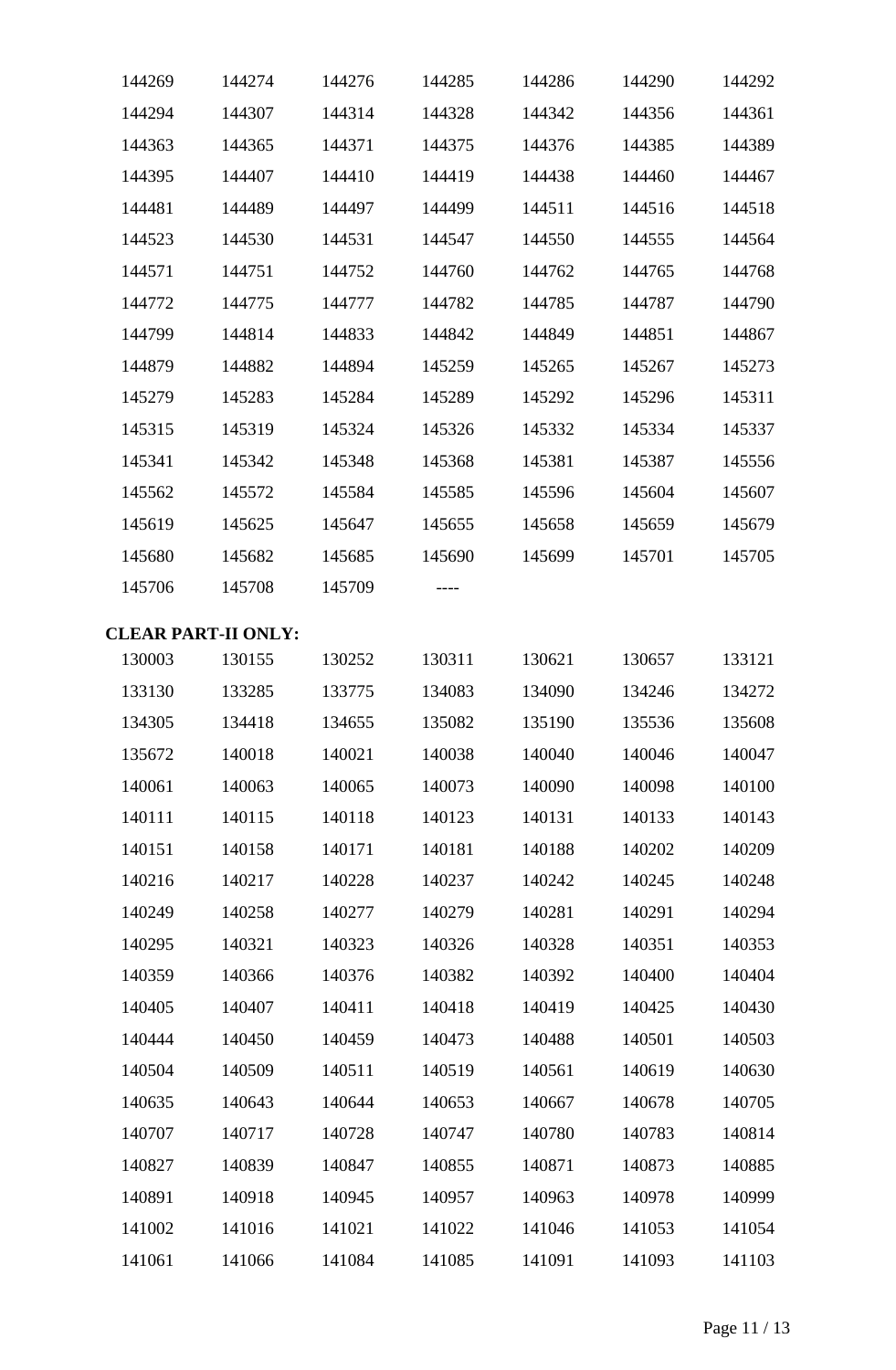| 141105 | 141108 | 141110 | 141114 | 141126 | 141129 | 141131 |
|--------|--------|--------|--------|--------|--------|--------|
| 141134 | 141138 | 141142 | 141144 | 141174 | 141183 | 141219 |
| 141227 | 141235 | 141241 | 141265 | 141304 | 141328 | 141336 |
| 141348 | 141372 | 141375 | 141376 | 141382 | 143039 | 143048 |
| 143060 | 143062 | 143111 | 143115 | 143116 | 143138 | 143141 |
| 143150 | 143158 | 143163 | 143165 | 143173 | 143186 | 143187 |
| 143190 | 143195 | 143198 | 143199 | 143206 | 143209 | 143230 |
| 143246 | 143251 | 143256 | 143258 | 143259 | 143280 | 143289 |
| 143291 | 143298 | 143312 | 143314 | 143325 | 143327 | 143331 |
| 143335 | 143336 | 143340 | 143354 | 143376 | 143396 | 143406 |
| 143419 | 143424 | 143440 | 143705 | 143729 | 143734 | 143742 |
| 143746 | 143752 | 143757 | 143763 | 143769 | 143771 | 143775 |
| 143777 | 143779 | 143787 | 143788 | 143794 | 143808 | 143810 |
| 143814 | 143822 | 143825 | 143831 | 143834 | 143836 | 143856 |
| 143860 | 143863 | 143902 | 143917 | 144213 | 144225 | 144243 |
| 144254 | 144261 | 144281 | 144296 | 144301 | 144305 | 144318 |
| 144345 | 144354 | 144360 | 144364 | 144390 | 144396 | 144399 |
| 144400 | 144406 | 144420 | 144427 | 144431 | 144432 | 144448 |
| 144454 | 144491 | 144498 | 144512 | 144515 | 144517 | 144521 |
| 144522 | 144528 | 144529 | 144532 | 144537 | 144556 | 144562 |
| 144573 | 144574 | 144776 | 144778 | 144779 | 144781 | 144800 |
| 144802 | 144813 | 144820 | 144823 | 144824 | 144826 | 144831 |
| 144834 | 144837 | 144839 | 144841 | 144844 | 144846 | 144848 |
| 144854 | 144859 | 144866 | 144871 | 144875 | 144877 | 144891 |
| 144899 | 144900 | 145251 | 145252 | 145257 | 145258 | 145263 |
| 145266 | 145272 | 145274 | 145276 | 145277 | 145280 | 145281 |
| 145288 | 145294 | 145295 | 145302 | 145310 | 145312 | 145316 |
| 145318 | 145323 | 145329 | 145338 | 145349 | 145352 | 145353 |
| 145358 | 145362 | 145365 | 145371 | 145394 | 145397 | 145400 |
| 145401 | 145402 | 145403 | 145405 | 145558 | 145571 | 145574 |
| 145588 | 145598 | 145600 | 145601 | 145610 | 145614 | 145615 |
| 145617 | 145622 | 145624 | 145626 | 145630 | 145632 | 145633 |
| 145640 | 145649 | 145652 | 145653 | 145656 | 145668 | 145672 |
| 145675 | 145677 | 145684 | 145693 | 145694 | 145697 | 145700 |
| 145713 |        |        |        |        |        |        |

# **WITH HELD SAET NOS:**

| <b>FOR REGISTRATION:</b> |        |        |        |  |
|--------------------------|--------|--------|--------|--|
| 130010                   | 130041 | 133777 | 141326 |  |